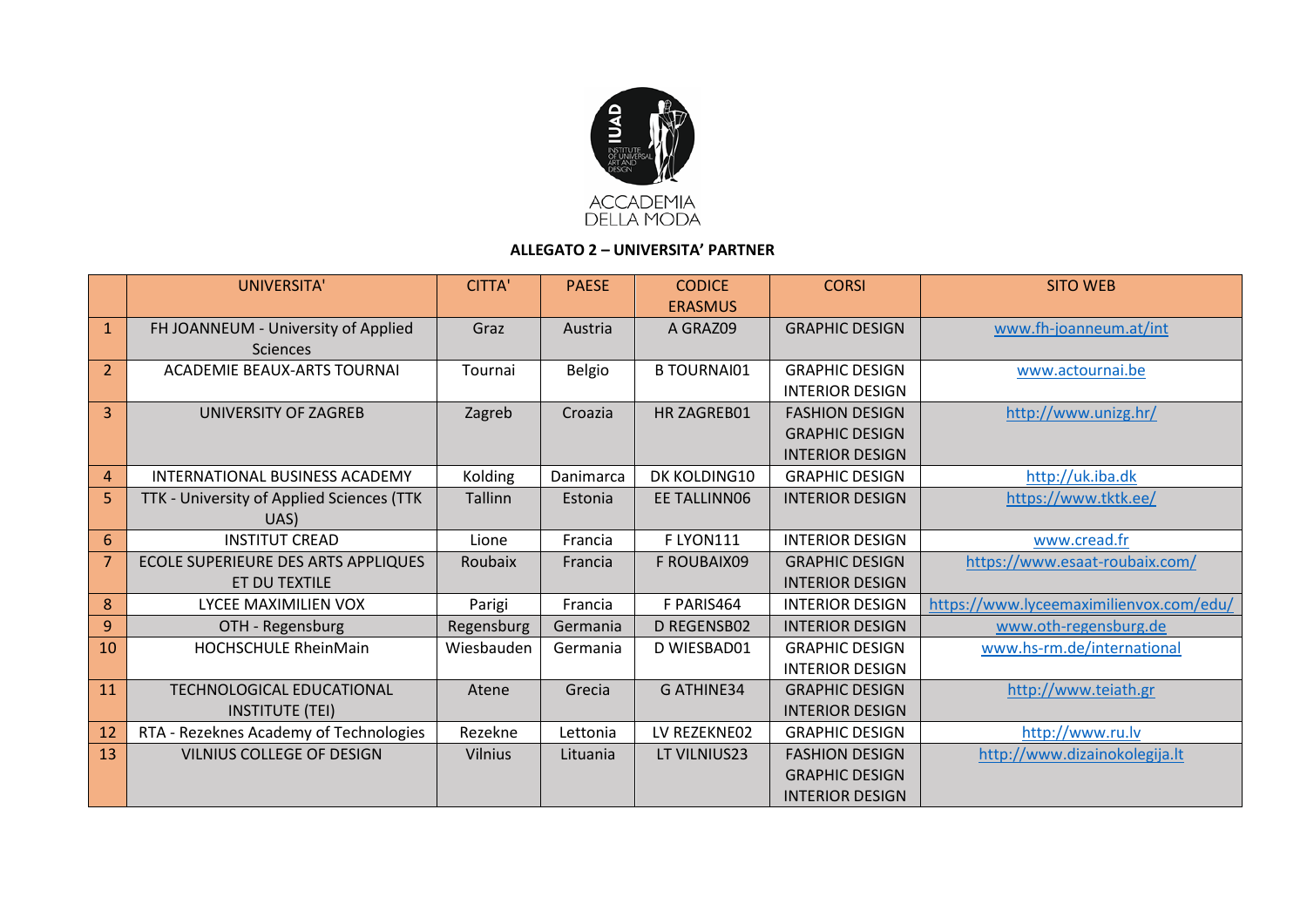| 14 | FON UNIVERSITY                                         | Skopje            | Macedonia      | MK SKOPJE09         | <b>FASHION DESIGN</b>  | www.fon.edu.mk                     |
|----|--------------------------------------------------------|-------------------|----------------|---------------------|------------------------|------------------------------------|
|    |                                                        |                   | del Nord       |                     | <b>GRAPHIC DESIGN</b>  |                                    |
|    |                                                        |                   |                |                     | <b>INTERIOR DESIGN</b> |                                    |
| 15 | STATE UNIVERSITY OF TETOVA                             | Tetovo            | Macedonia      | MK TETOVO01         | <b>GRAPHIC DESIGN</b>  | www.unite.edu.mk                   |
|    |                                                        |                   | del Nord       |                     |                        |                                    |
| 16 | UNIVERSITY OF MALTA                                    | Msida             | Malta          | MT MALTA01          | <b>GRAPHIC DESIGN</b>  | www.um.edu.mt                      |
| 17 | JAN MATEJKO ACADEMY OF FINE ARTS IN                    | Cracovia          | Polonia        | PL KRAKOW10         | <b>INTERIOR DESIGN</b> | http://www.asp.krakow.pl           |
|    | <b>KRAKOW</b>                                          |                   |                |                     |                        |                                    |
| 18 | STRZEMINSKI ACADEMY OF FINE ARTS                       | Lodz              | Polonia        | PL LODZ05           | <b>FASHION DESIGN</b>  | http://int.asp.lodz.pl             |
|    |                                                        |                   |                |                     | <b>GRAPHIC DESIGN</b>  |                                    |
|    |                                                        |                   |                |                     | <b>INTERIOR DESIGN</b> |                                    |
| 19 | UNIVERSITY OF SOCIAL SCIENCES AND<br><b>HUMANITIES</b> | Varsavia          | Polonia        | PL WARSZAW37        | <b>FASHION DESIGN</b>  | http://www.swps.pl                 |
| 20 | ESAD - College of Art and Design                       | Senhora da        | Portogallo     | P MATOSIN01         | <b>FASHION DESIGN</b>  | http://www.esad.pt                 |
|    |                                                        | Hora              |                |                     | <b>GRAPHIC DESIGN</b>  |                                    |
|    |                                                        |                   |                |                     | <b>INTERIOR DESIGN</b> |                                    |
| 21 | CARDIFF METROPOLITAN UNIVERSITY                        | Cardiff           | Regno          | <b>UK CARDIFF05</b> | <b>FASHION DESIGN</b>  | www.cardiffmet.ac.uk/international |
|    |                                                        |                   | Unito          |                     | <b>GRAPHIC DESIGN</b>  |                                    |
|    |                                                        |                   |                |                     | <b>INTERIOR DESIGN</b> |                                    |
| 22 | <b>COVENTRY UNIVERSITY</b>                             | Coventry          | Regno<br>Unito | <b>UK COVENTR02</b> | <b>FASHION DESIGN</b>  | https://www.coventry.ac.uk/        |
| 23 | LEEDS COLLEGE OF ART                                   | Leeds             | Regno          | UK LEEDS05          | <b>FASHION DESIGN</b>  | www.leeds-art.ac.uk                |
|    |                                                        |                   | Unito          |                     | <b>GRAPHIC DESIGN</b>  |                                    |
| 24 | UNIVERSITY OF WEST BOHEMIA                             | Plzen             | Repubblica     | CZ PLZEN01          | <b>FASHION DESIGN</b>  | http://international.zcu.cz        |
|    |                                                        |                   | Ceca           |                     | <b>GRAPHIC DESIGN</b>  |                                    |
|    |                                                        |                   |                |                     | <b>INTERIOR DESIGN</b> |                                    |
| 25 | ART & DESIGN INSTITUT                                  | Praga             | Repubblica     | <b>CZ PRAHA37</b>   | <b>GRAPHIC DESIGN</b>  | http://adi.cz/en                   |
|    |                                                        |                   | Ceca           |                     |                        |                                    |
| 26 | ACADEMY OF FINE ARTS AND DESIGN                        | <b>Bratislava</b> | Slovacchia     | SK BRATISL04        | <b>GRAPHIC DESIGN</b>  | http://www.vsvu.sk                 |
| 27 | FAKULTETA ZA DIZAJN                                    | Trzin             | Slovenia       | SI LJUBLJA09        | <b>FASHION DESIGN</b>  | https://fd.si/?lang=en             |
|    |                                                        |                   |                |                     | <b>INTERIOR DESIGN</b> |                                    |
| 28 | EASD ALCOI - Escola d'Art i Superior de                | Alicante          | Spagna         | E ALICANT05         | <b>FASHION DESIGN</b>  | http://www.easdalcoi.es            |
|    | Disseny d'Alcoi                                        |                   |                |                     | <b>GRAPHIC DESIGN</b>  |                                    |
|    |                                                        |                   |                |                     | <b>INTERIOR DESIGN</b> |                                    |